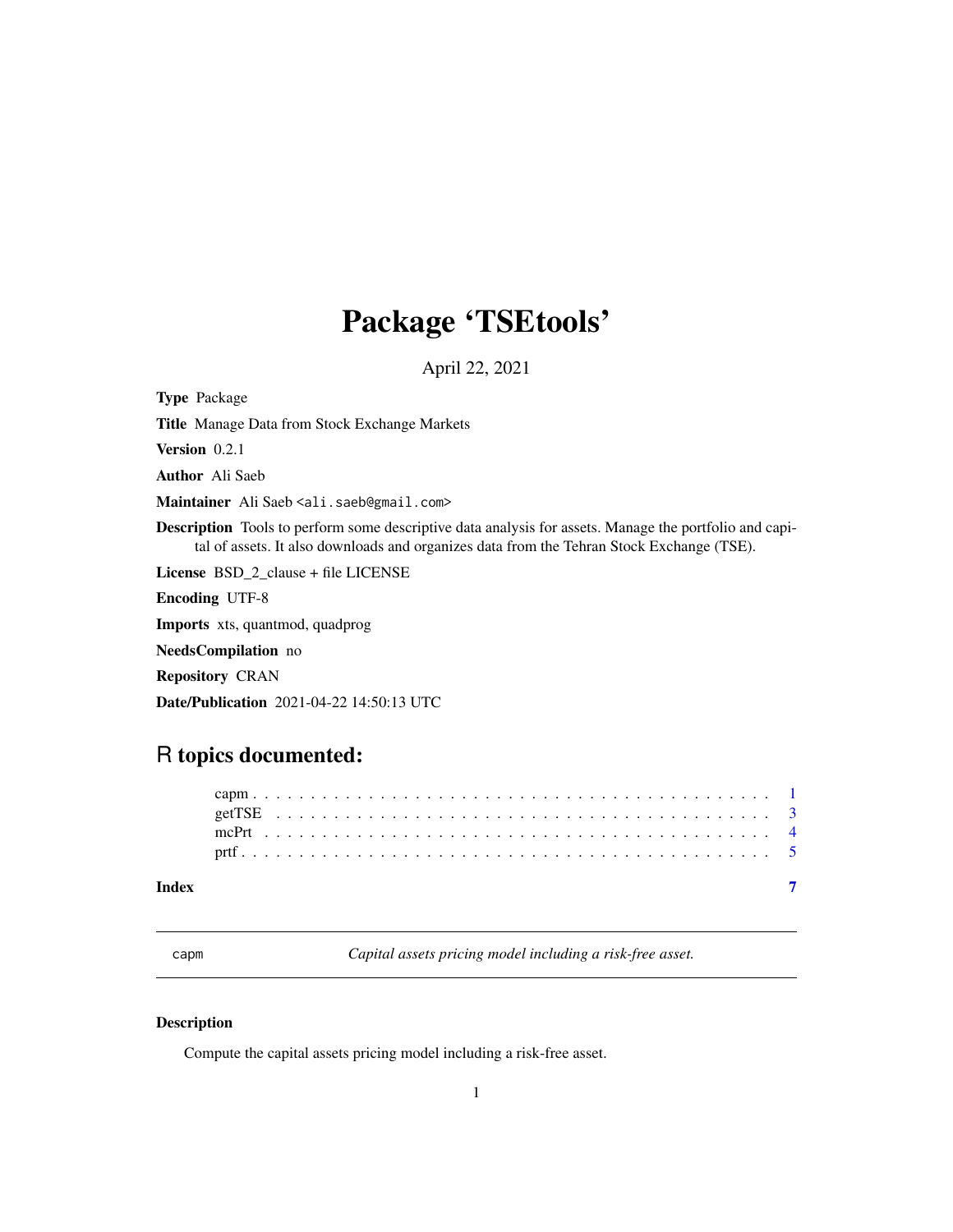#### Usage

$$
camp(x, RF = 0.2/270, sh = FALSE, eRtn = NULL)
$$

#### **Arguments**

| X    | a numeric matrix of random returns per unit of price within some holding period.                    |
|------|-----------------------------------------------------------------------------------------------------|
| Rf   | the return of the risk free, <i>i.e.</i> has variance 0.                                            |
| sh   | a logical indicating whether shortsales on the risky securities are allowed. De-<br>fault is FALSE. |
| eRtn | a value of expected returen of portofilo. The mean of whole data defualt.                           |

#### Details

Let  $\xi_1, \ldots, \xi_n$  be random asset returns and  $w_1, \ldots, w_n$  the portfolio weights. The expected returns are  $r_m = E\xi_m$ ,  $m = 1, \ldots, n$ . In addition to these risky investments, there is a risk-free asset (a bond or bank account) available, which has return  $r_0$ . Denoting the weights of  $w_0$  for the risk-free asset. The return of portfolio given by

$$
R_p = w^t r
$$

where,  $r = (r_1, \ldots, r_n)^t$ .

Risk is measure by a deviation functional  $\Sigma$ . It is a variance-covariance of asset returns. The risk-free component  $w_0$  ignore in the objective. So, the standard deviation of portfolio is given by  $\sigma_p = w^t \Sigma w.$ 

To obtain the optimum value of  $w_i$ ,  $i = 1, \ldots, n$ , we solve the following model:

$$
\min w^t \Sigma w, \quad s.t: \quad w^t r + w_0 r_0 > \mu \quad and \quad \sum w_i + w_0 = 1
$$

Note that, the portfolio weights may be negative (selling short is allowed). Market portfolio is named MP where, the risk free weight w\_0 is zero (see, the function of prtf()).

For any portfolio p,

$$
E(R_p) = r_0 + \beta(p)(r_{MP} - r_0)
$$

where,  $r_{MP}$  is return of market portfolio and  $\beta(p)$  is the beta coefficient of the portfolio p. It is given by  $\beta(p) = Cov(r_{MP}, r_p)/SD(r_{MP})$ .

#### Value

| <b>WCAPM</b> | weight of CAPM assets         |
|--------------|-------------------------------|
| wrF          | weight of risk free assets    |
| sd.capm      | volatility of CAPM portfolio  |
| rtn.capm     | return of CAPM portfolio      |
| beta         | beta coefficient of portfolio |

#### References

Pflug and Romisch (2007, ISBN: 9789812707406)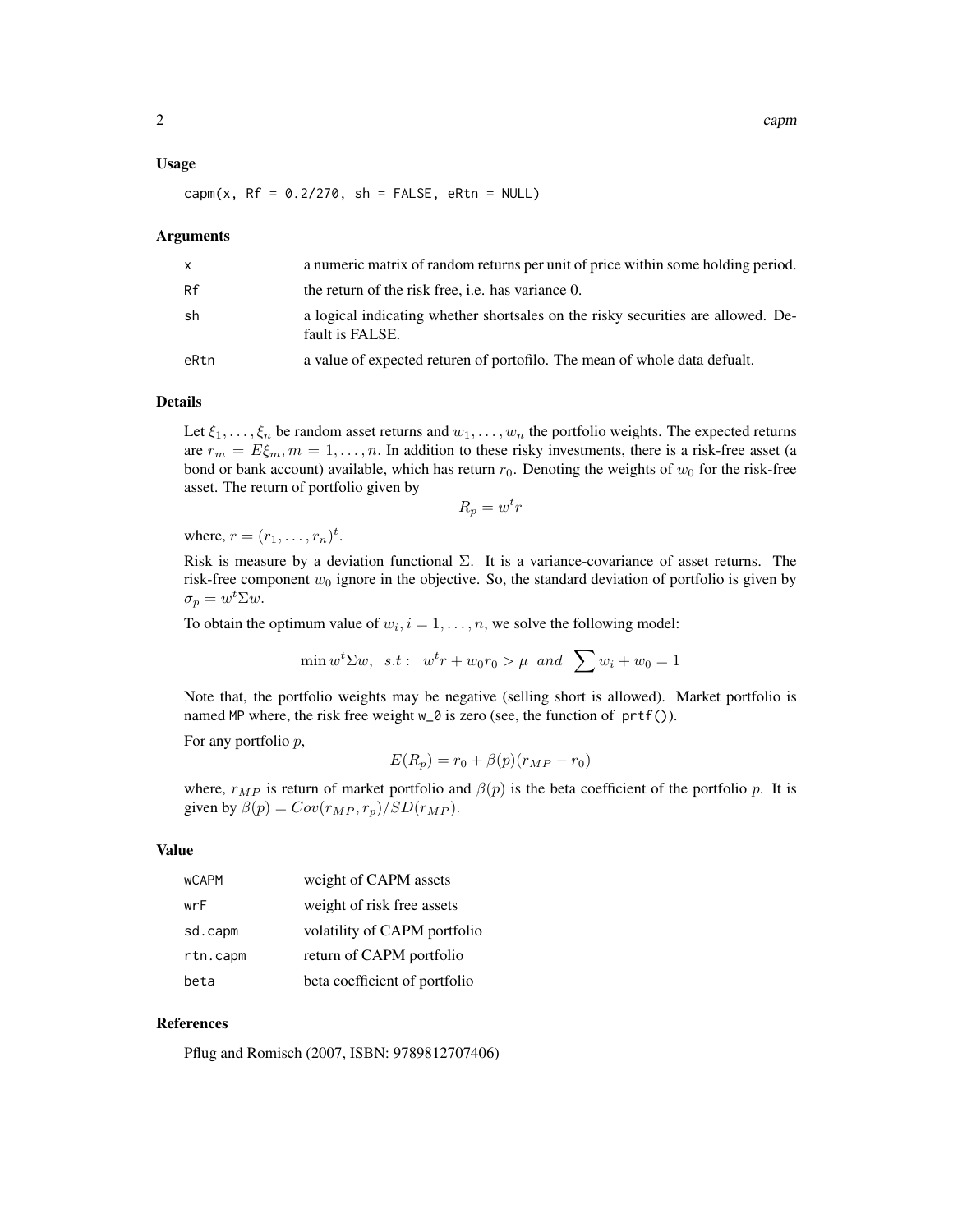#### <span id="page-2-0"></span>getTSE  $\overline{S}$  3

#### Examples

```
## Not run:
x <- rnorm(500,0.05,0.02)
y <- rnorm(500,0.01,0.03)
z<-cbind(x, y)
colnames(z) <- c("prt1","prt2")
capm( z, sh = FALSE, Rf= 0.2/270, eRtn=0.02 )
## End(Not run)
```
getTSE *Download Historical Dataset from Tehran Stock Exchange (TSE)*

#### Description

getTSE function is an easy way to download and organize the historical dataset from websites of TSE and [www.tsetmc.com.](http://www.tsetmc.com/Loader.aspx?ParTree=15) Since, the raw data are not recorded in a standard format, we provide the function for organize the data in user friendly way. Daily data updated after 13:30 UTC. The market is closed on Friday and Wensday and national holidays.

#### Usage

getTSE(file, symbols=NA)

#### Arguments

| file    | the path and name of external file which include the name of symbol and com-<br>pany and a specific code.                                                       |
|---------|-----------------------------------------------------------------------------------------------------------------------------------------------------------------|
| symbols | a vector of character given the name of assets to download. The name of assets<br>has to be included in the first column of file. The default value is NA which |
|         | consider all assets at source file to download.                                                                                                                 |

#### Details

The list of symbols or assets can be named, and the list names will be used as names for the variables. Component data is an array with **[xts](https://CRAN.R-project.org/package=xts)** time series object. The name for dimensions are: Open, High, Low, Close, Volume, Last. The value of symbols are appear in Global Environment.

#### Value

The output is an object of the "assets" name which get all the name of assets list to download.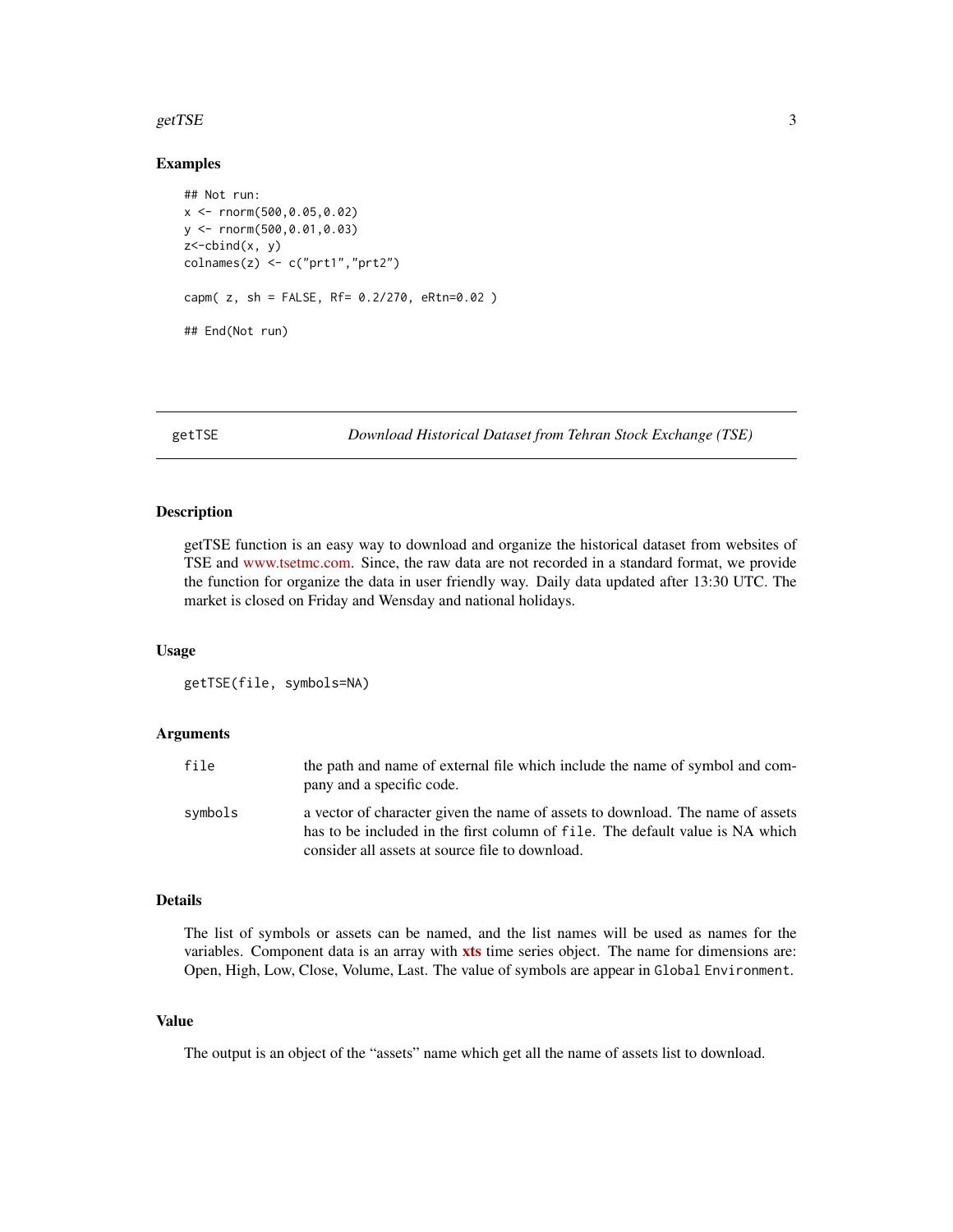#### Examples

```
## Not run:
fpath<-system.file("extdata", "sample.dat", package="TSEtools")
getTSE(fpath)
```
## End(Not run)

mcPrt *Matrix Conversion in Portfolio*

#### Description

mcPrt function compound the vector of assets in matrix form to using the multivariate data analysis. The assets must be included the items of Open, Close, High, Low and Volumn. The function also calculate the rate of return and Sharpe ratio for portfolio selection.

#### Usage

```
mcPrt(asset, sub = "::", pstvRtn = FALSE, pr = "daily", Rf = 0.0)
```
#### Arguments

| asset   | a character vector of symbols.                                                                                                                                                                                                                                                                                                 |
|---------|--------------------------------------------------------------------------------------------------------------------------------------------------------------------------------------------------------------------------------------------------------------------------------------------------------------------------------|
| sub     | The character string in the form of "start date": end date". The date format is<br>"%Y-%M-%D". Since, the data is time series format, the rules of xts satisfied.                                                                                                                                                              |
| pstvRtn | logical flag to determine, if the symbols with mean of return (see, details) should<br>be positive/negative. Missing value is taken as false. By setting pstvRtn=TRUE,<br>only a check the symbols that the mean of return is not negative and symbols<br>with negative returns will be vanished from the list of calculation. |
| pr      | a character specifying the desired period time of return. Default value is daily.<br>The values get "daily", "weekly" and "monthly".                                                                                                                                                                                           |
| Rf      | an integer value to give risk free.                                                                                                                                                                                                                                                                                            |

#### Details

The values of function contain Sharpe ratio and rate of return. Sharpe ratio is defined as:

$$
SR = \frac{\bar{R}-R_f}{\sigma_R}
$$

where  $\bar{R}$  is the mean asset return,  $R_f$  is the risk free rate of return and  $\sigma_R$  is the standard deviation (volatility) of the asset.

Let  $X_t$  is the closing price of the asset at time t and its value after a period of length  $\Delta t$ , say  $X_{t+\Delta t}$ . The return over that period is defined as:

$$
R_t = \frac{X_{t + \Delta t}}{X_t} - 1
$$

<span id="page-3-0"></span>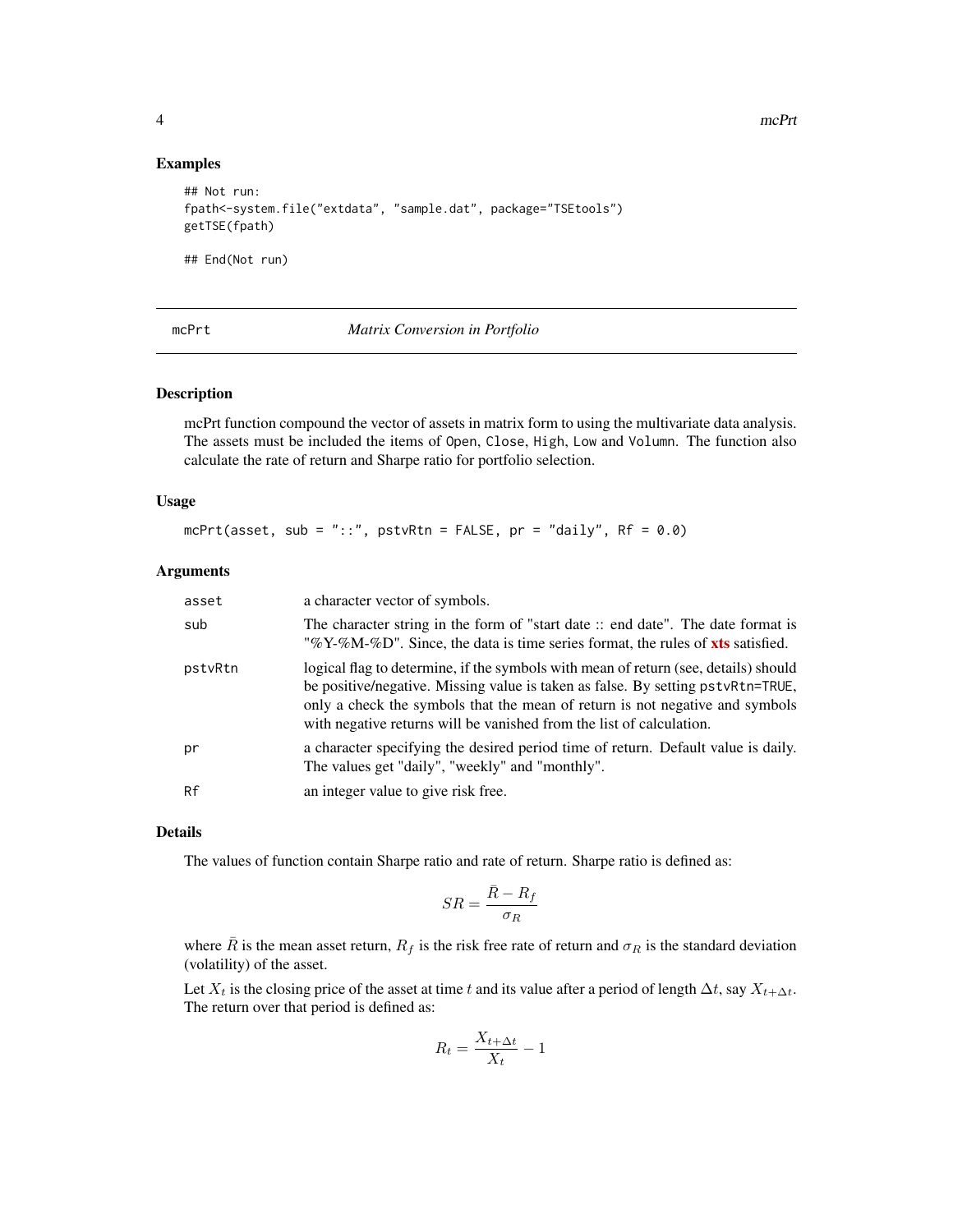#### <span id="page-4-0"></span>prtf 5

Note that the return equation is equivalent to log return asset when the ratio value of the asset is close to 1 (see, Carmona 2003). To check the goodness of fit test on return value, maximum and minimum of prices, suggested to use the package of **[gnFit](https://CRAN.R-project.org/package=gnFit)**.

### Value

The values of function involve close, return, max and min as a matrix and xts format. The columns are a value of assets which is ordered by date. The mean return, volatility and Sharpe ratio are assigned in the out. The plot of return vs volatility and also the graph of Sharpe ratio are outputs of function.

#### References

Carmona (2003, ISBN:0387202862)

#### Examples

```
## Not run:
fpath<-system.file("extdata", "sample.dat", package="TSEtools")
getTSE(fpath)
rtn<-mcPrt(asset0, sub="2016::", pstvRtn=TRUE, pr="weekly")$return
```
## End(Not run)

#### prtf *Design the Portfolio of assets*

#### Description

Compute the efficient frontier function for some selected risk functionals in a portfolio optimization setting.

#### Usage

prtf  $(x, Rf = 0.0, sh = FALSE$ ,  $eRtn = NULL)$ 

#### Arguments

| X    | a numeric matrix of random returns per unit of price within some holding period.                    |
|------|-----------------------------------------------------------------------------------------------------|
| sh   | a logical indicating whether shortsales on the risky securities are allowed. De-<br>fault is FALSE. |
| Rf   | the return of the risk free, <i>i.e.</i> has variance 0.                                            |
| eRtn | a value of expected returen of portofilo. The mean of whole data defualt.                           |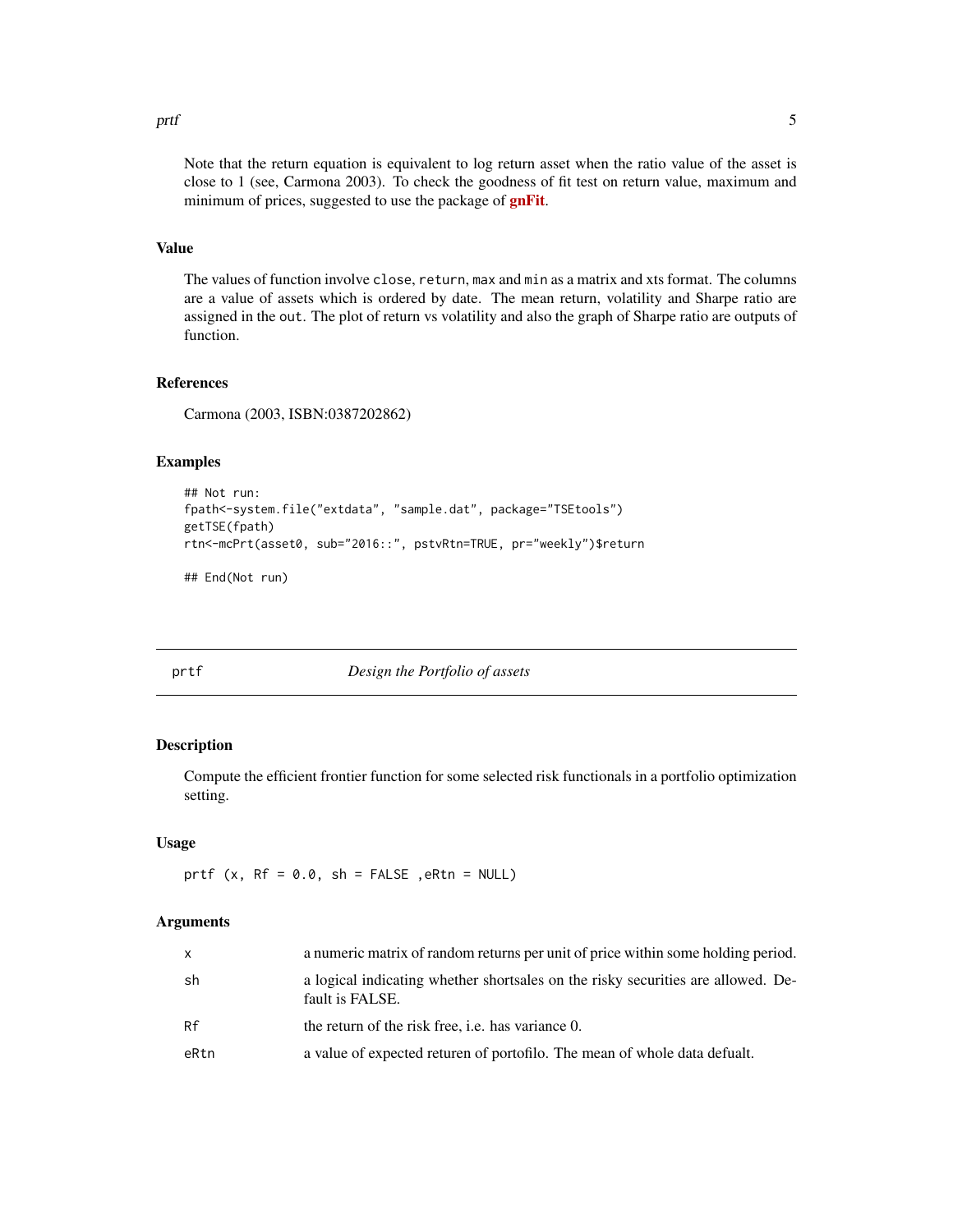#### Details

Let  $\xi_1, \ldots, \xi_n$  be random asset returns and  $w_1, \ldots, w_n$  the portfolio weights. The expected returns are  $r_m = E\xi_m$ ,  $m = 1, \ldots, n$ . In addition to these risky investments, there is a risk-free asset (a bond or bank account) available, which has return  $r_0$ . Denoting the weights of  $w_0$  for the risk-free asset. The return of portfolio given by

 $R_p = w^t r$ 

where,  $r = (r_1, \ldots, r_n)^t$ .

Risk is measure by a deviation functional  $\Sigma$ . It is a variance-covariance of asset returns. The risk-free component  $w_0$  ignore in the objective. So, the standard deviation of portfolio is given by  $\sigma_p = w^t \Sigma w.$ 

To obtain the optimum value of  $w_i$ ,  $i = 1, \ldots, n$ , we solve the following model:

$$
\min w^t \Sigma w \ s.t: \ w^t r > \mu \ and \ \sum w_i = 1.
$$

where,  $\mu$  is a constant value. Note that, the portfolio weights may be negative (selling short is allowed).

#### Value

The minimum weights show with MIN which is the portfolio with the minimum volatility. Market portfolio is given by MP where, the risk free weight w\_0 is zero. MP is the tangency point between the market line and efficient frountier curve. A list containing the following components:

| prt   | list the name of assests in the portfolio |
|-------|-------------------------------------------|
| obs.p | return and volatiliy of overall portfolio |
| vol   | volatility of portfolio                   |
| rtn   | return of portfolio                       |
| W     | weigths of portfolio                      |

#### References

Pflug and Romisch (2007, ISBN: 9789812707406)

#### See Also

[portfolio.optimization,](https://CRAN.R-project.org/package=portfolio.optimization) [portfolio.optim](https://CRAN.R-project.org/package=tseries)

#### Examples

```
## Not run:
x <- rnorm(500,0.05,0.02)
y <- rnorm(500,0.01,0.03)
z <-cbind(x, y)
colnames(z) <- c("prt1","prt2")
prtf (z, sh = FALSE)
```
## End(Not run)